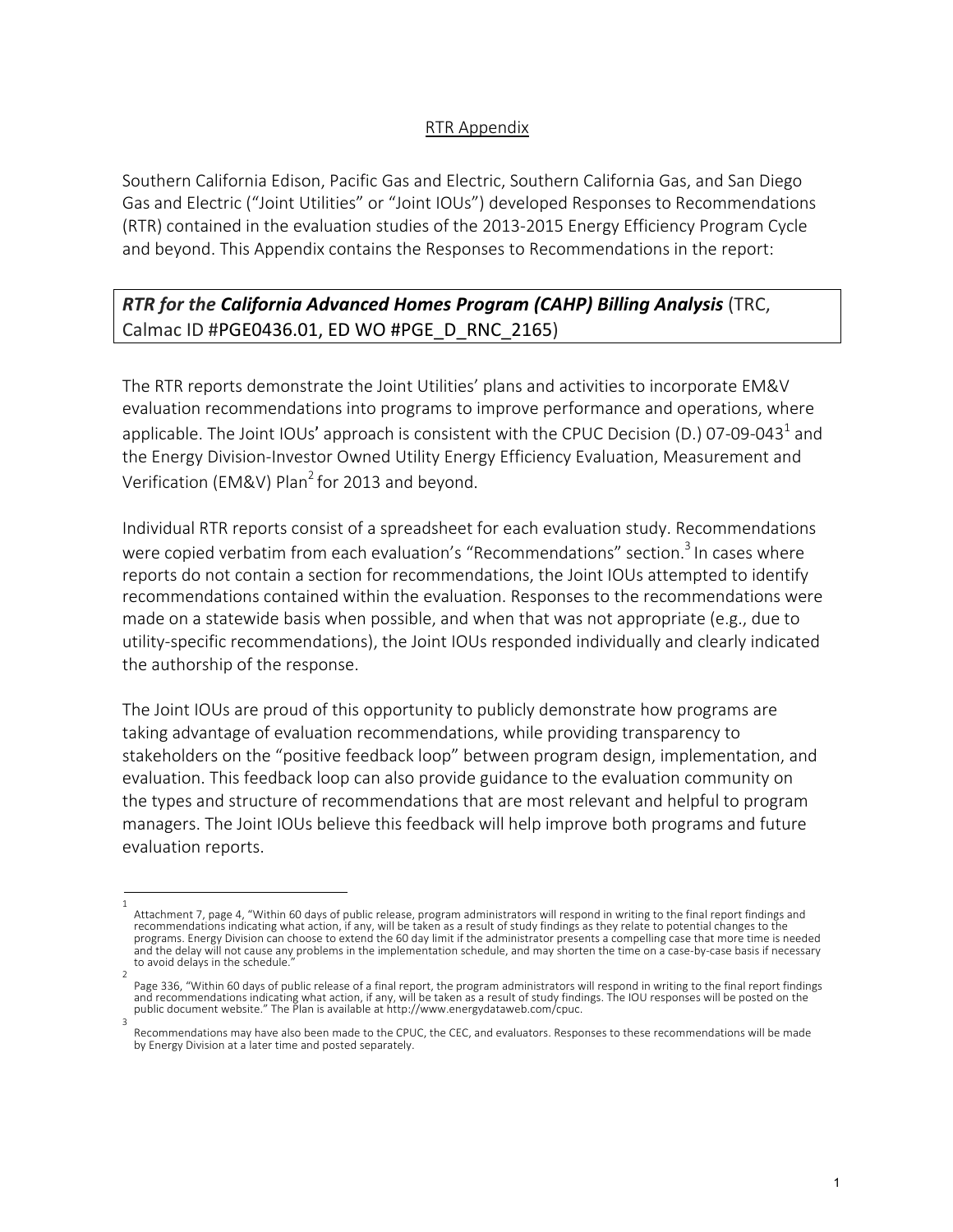## **Response to Recommendations (RTR) in Impact, Process, and Market Assessment Studies**

**Study Title:** California Advanced Homes Program (CAHP) Billing Analysis **Program:** EM&V **Author:** TRC **Calmac ID:** PGE0436.01 **ED WO:** PGE\_D\_RNC\_2165 **Link to Report:** http://calmac.org/publications/CAHP\_Billing\_Analysis\_Final\_Report\_2019-05-31.pdf

> ecific program change, give reason for rejection, or indicate that it's under further review.

> ulted the other IOUs and we agree with the finding HP program can likely deliver grid benefits. We would rgy Division and the CEC to determine whether the ould be considered a viable approach to flattening the . Given that the future new construction programs will ented by third-parties, PG&E and in general the IOUs accept nor reject this recommendation. We will note when considering future new construction programs uct our Statewide New Construction RFP process.

do not disagree with this recommendation, we note In the middle of a Statewide New Construction RFP ich likely will yield a significant change in future iteranew construction program. Therefore, we will not ting on recommendations for further study at this

do not disagree with this recommendation, we note In the middle of a Statewide New Construction RFP ich likely will yield a significant change in future iteranew construction program. Therefore, we will not ting on recommendations for further study at this

do not disagree with this recommendation, we note In the middle of a Statewide New Construction RFP

#### **Recipient Disposition Disposition Notes**

Examples:

| Item#        | Page # | <b>Findings</b>                                                                                                                                                                                                                                                                                                                                                                              | <b>Best Practice / Recommendations</b><br>(Verbatim from Final Report)                                                                                                                                                                                                                                                                                                                                                                                                                                                                            | Recommendation<br><b>Recipient</b>                         | <b>Disposition</b>                         |                                                                                                                                   |
|--------------|--------|----------------------------------------------------------------------------------------------------------------------------------------------------------------------------------------------------------------------------------------------------------------------------------------------------------------------------------------------------------------------------------------------|---------------------------------------------------------------------------------------------------------------------------------------------------------------------------------------------------------------------------------------------------------------------------------------------------------------------------------------------------------------------------------------------------------------------------------------------------------------------------------------------------------------------------------------------------|------------------------------------------------------------|--------------------------------------------|-----------------------------------------------------------------------------------------------------------------------------------|
|              |        |                                                                                                                                                                                                                                                                                                                                                                                              |                                                                                                                                                                                                                                                                                                                                                                                                                                                                                                                                                   | If incorrect,<br>please indicate and<br>redirect in notes. | Choose:<br>Accepted, Rejected,<br>or Other | Describe spe                                                                                                                      |
| $\mathbf{1}$ | 32     | CAHP can influence the load profile of energy use<br>favorably, thereby delivering grid benefits of re-<br>duced peak demand and more consistent power<br>draw throughout the day. The data show CAHP influ-<br>ence has produced more favorable load profiles in<br>cooling dominated climatesThe avoided costs of<br>these operational changes to the grid are potentially<br>significant. | The program should be considered a viable ap-<br>proach to flattening the duck curve and reducing<br>electricity consumption during the hours when elec-<br>tricity generation is most costly (and most GHG-in-<br>tensive).                                                                                                                                                                                                                                                                                                                      | PG&E, Energy<br>Division, CEC                              | Other                                      | PG&E consu<br>that the CA<br>look to Ener<br>program sh<br>duck curve.<br>be impleme<br>can neither<br>this finding<br>as we cond |
| $\mathbf{3}$ | 33     | The data show that CAHP home median load pro-<br>files have significantly reduced afternoon demand in<br>cooling-dominated climates.                                                                                                                                                                                                                                                         | The consultant would recommend further study of<br>this result. If CAHP homes and non-CAHP homes<br>were compared using only the hottest 15 days of<br>the year we could quantify the impact that CAHP<br>program influence has on the most expensive elec-<br>tricity used in the year. The study team recommends<br>further research on this result because the load<br>shape performance of CAHP homes could be a sig-<br>nificant approach to reducing cost and GHG-emis-<br>sions from electricity generation during peak days<br>and hours. | PG&E, Energy<br>Division, Future<br>Evaluators             | Other                                      | Though we<br>that we are<br>process whi<br>tions of this<br>consider act<br>time.                                                 |
| 10           | 33     | The data show that the energy models do not accu-<br>rately predict consumption. Predicting energy con-<br>sumption in new construction is challenging be-<br>cause the occupant's behavior (and normal operat-<br>ing conditions) are unknown. Currently there is no<br>routine feedback for the energy model software to<br>learn from actual use patterns.                                | We recommend further study to investigate<br>whether energy simulation can more accurately pre-<br>dict the pattern of energy use in homes, or some<br>controls mechanism to influence occupant behavior.                                                                                                                                                                                                                                                                                                                                         | PG&E, Energy<br>Division, Future<br>Evaluators             | Other                                      | Though we<br>that we are<br>process whi<br>tions of this<br>consider act<br>time.                                                 |
| 11           | 33     | We would like to address the question: which occu-<br>pant behaviors correlate with energy consumption<br>patterns in CAHP and non-CAHP homes? This study                                                                                                                                                                                                                                    | The consultant does recommend a future study be<br>funded to evaluate impact of resident demographics<br>on energy consumption in CAHP and non-CAHP                                                                                                                                                                                                                                                                                                                                                                                               | PG&E, Energy<br>Division, Future<br><b>Evaluators</b>      | Other                                      | Though we<br>that we are                                                                                                          |